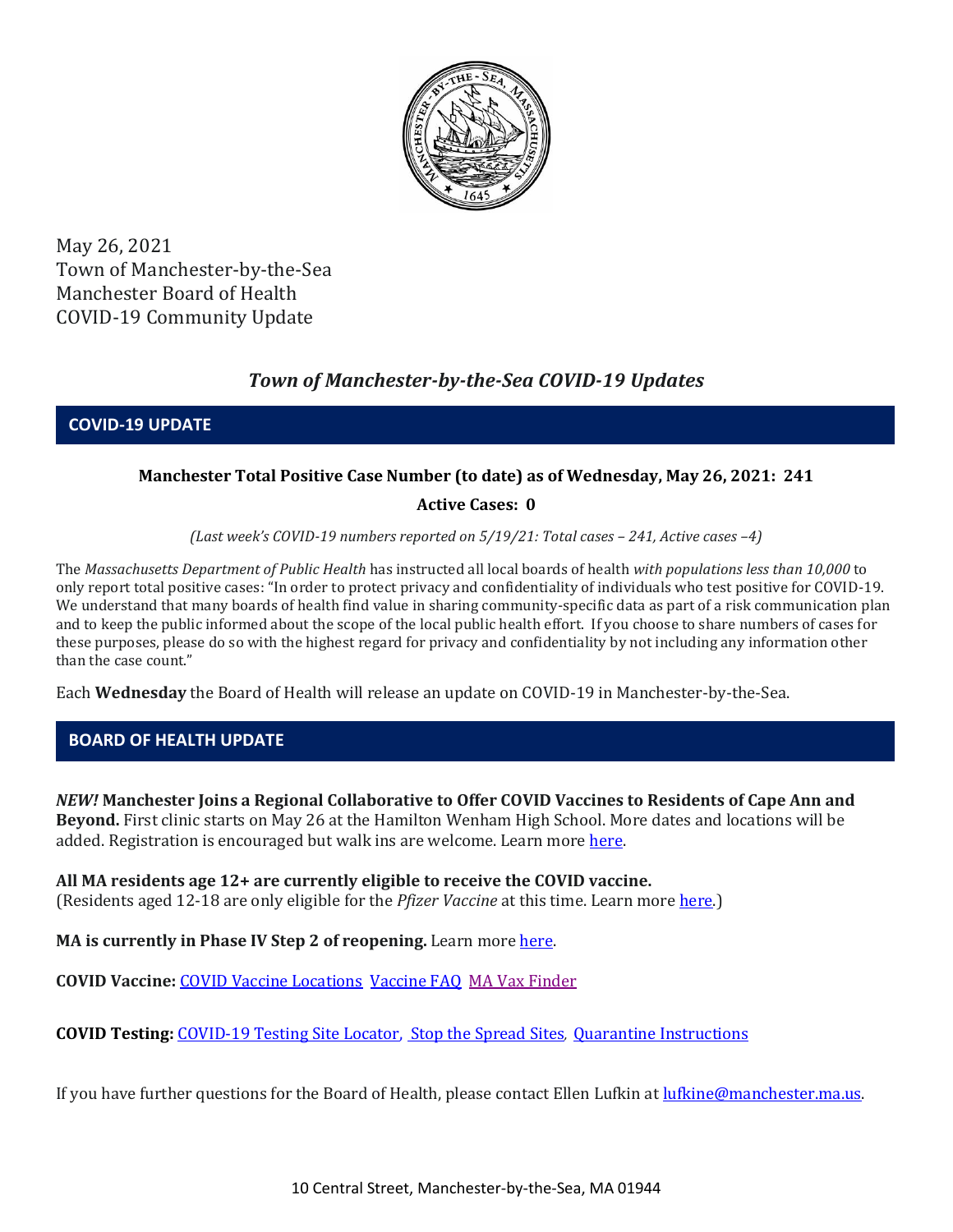

### **NEW COMMUNITY UPDATES**

- *NEW!* **Trash Delay:** Due to the upcoming long weekend all trash, recycling and compost collection will be delayed by one day.
- *NEW!* **Town Hall will be closed on Monday, May 31** in observance of Memorial Day.
- *NEW!* **Mosquito Spraying Opt-Out:** A reminder that residents can choose to opt out of the Town's Mosquito Control Plan at any time with a 14-day notice. Learn how [here.](https://www.nemassmosquito.org/pesticides/exclusions)
- *NEW!* **Face Covering Order Rescinded:** The current face covering order will be rescinded on **May 29**. The DPH will issue a new face covering advisory consistent with the CDC updated guidance. *Face coverings will still be mandatory for all individuals on public and private transportation systems (including rideshares, livery, taxi, ferries, MBTA, Commuter Rail and transportation stations), in healthcare facilities and in other settings hosting vulnerable populations, such as congregate care settings.*
- *NEW!* **Industry Restrictions Lifted:** Industry restrictions, across all sectors, will be lifted on **May 29** including capacity limits.
- *NEW!* **End of State of Emergency in MA:** Governor Baker will end the State of Emergency **June 15**. The Administration will work with legislative and municipal partners during this period to manage an orderly transition from emergency measures adopted by executive order and special legislation during the period of the State of Emergency.
- *NEW!* **Youth and Amateur Sports:** Effective **May 29**, all youth and amateur sports restrictions will be lifted.
- *NEW!* **Annual Town Meeting:** The Annual Town Meeting will take place on Monday, June 21 at 6:30 p.m. on the MERHS athletic field. Rain Date is June 23. Learn more [here.](http://manchester.ma.us/503/Town-Meetings-and-Elections)
- *NEW!* **Open Space & Recreation Public Forum:** On Wednesday, **May 26** from 6:30 PM to 8 PM the OSRC will host a virtual public forum to provided residents an opportunity to review and provide feedback on the Open Space and Recreation Seven Year Action Plan. Meeting details can be found [here.](http://manchester.ma.us/356/Open-Space-Recreation-Committee)
- *NEW!* **Harbor St. Bridge Repair**: MA DOT has delayed work on the Harbor Street bridge until June 28.
- *NEW!* **Bridge Street Paving Update:** MA DOT completed milling. Adjusting structures and paving scheduled for June 1 weather permitting.

### **ONGOING COMMUNITY GUIDANCE**

• Beach Stickers: 2021 Beach Stickers are currently for sale online or at the Town Clerks office. Please click [here](http://manchester.ma.us/252/Beach-Resident-Parking-Stickers) for easy instructions. **2020 Parking Stickers are valid through May 31, 2021**. *New rule for 2021! Stickers must be placed inside the front, driver side windshield in the upper left-hand corner.* 

10 Central Street, Manchester-by-the-Sea, MA 01944